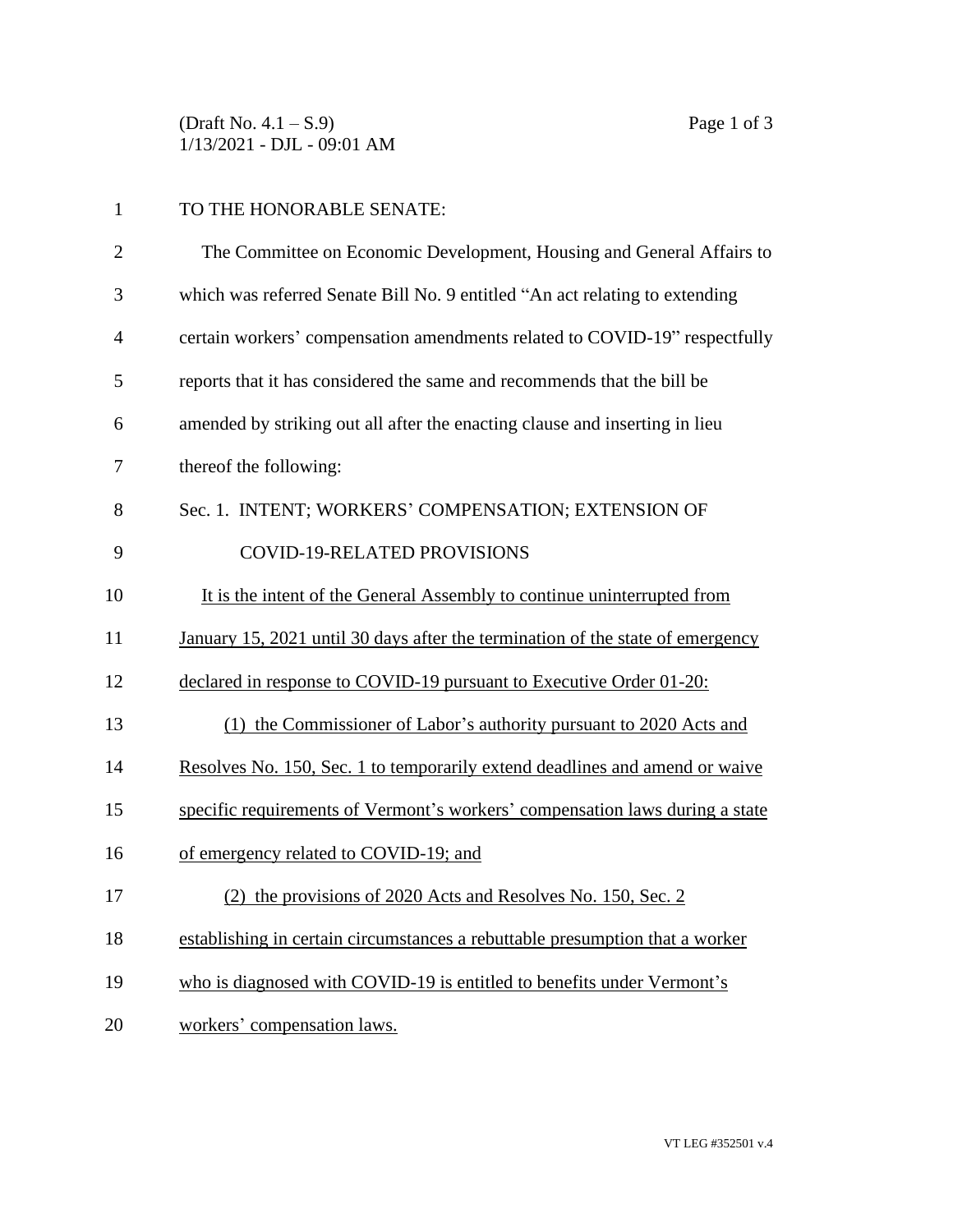## (Draft No.  $4.1 - S.9$ ) Page 2 of 3 1/13/2021 - DJL - 09:01 AM

| $\mathbf{1}$   | Sec. 2. 2020 Acts and Resolves No. 150, Sec. $2(a)(1)$ is amended to read:                |
|----------------|-------------------------------------------------------------------------------------------|
| $\overline{2}$ | $(a)(1)$ In the case of a front-line worker, disability or death resulting from           |
| 3              | COVID-19 shall be presumed to be compensable pursuant to 21 V.S.A.                        |
| $\overline{4}$ | chapter 9, provided that the front-line worker receives a positive laboratory test        |
| 5              | for COVID-19 or a diagnosis of COVID-19 from a licensed healthcare                        |
| 6              | provider between March 1, 2020 and January 15, 2021 the 30th day following                |
| 7              | the termination of the state of emergency declared in response to COVID-19                |
| 8              | pursuant to Executive Order 01-20.                                                        |
| 9              | Sec. 3. 2020 Acts and Resolves No. 150, Sec. 2(b) is amended to read:                     |
| 10             | (b) For an employee who is not a front-line worker as defined in                          |
| 11             | subdivision $(a)(2)(B)$ of this section, disability or death resulting from COVID-        |
| 12             | 19 shall be presumed to be compensable pursuant to 21 V.S.A. chapter 9 if the             |
| 13             | employee receives a positive laboratory test for COVID-19 or a diagnosis of               |
| 14             | COVID-19 from a licensed healthcare provider between April 1, 2020 and                    |
| 15             | January 15, 2021 the 30th day following the termination of the state                      |
| 16             | of emergency declared in response to COVID-19 pursuant to Executive Order                 |
| 17             | $\underline{01-20}$ and, not more than 14 days prior to the date on which the employee is |
| 18             | tested or examined, either:                                                               |
| 19             | * * *                                                                                     |